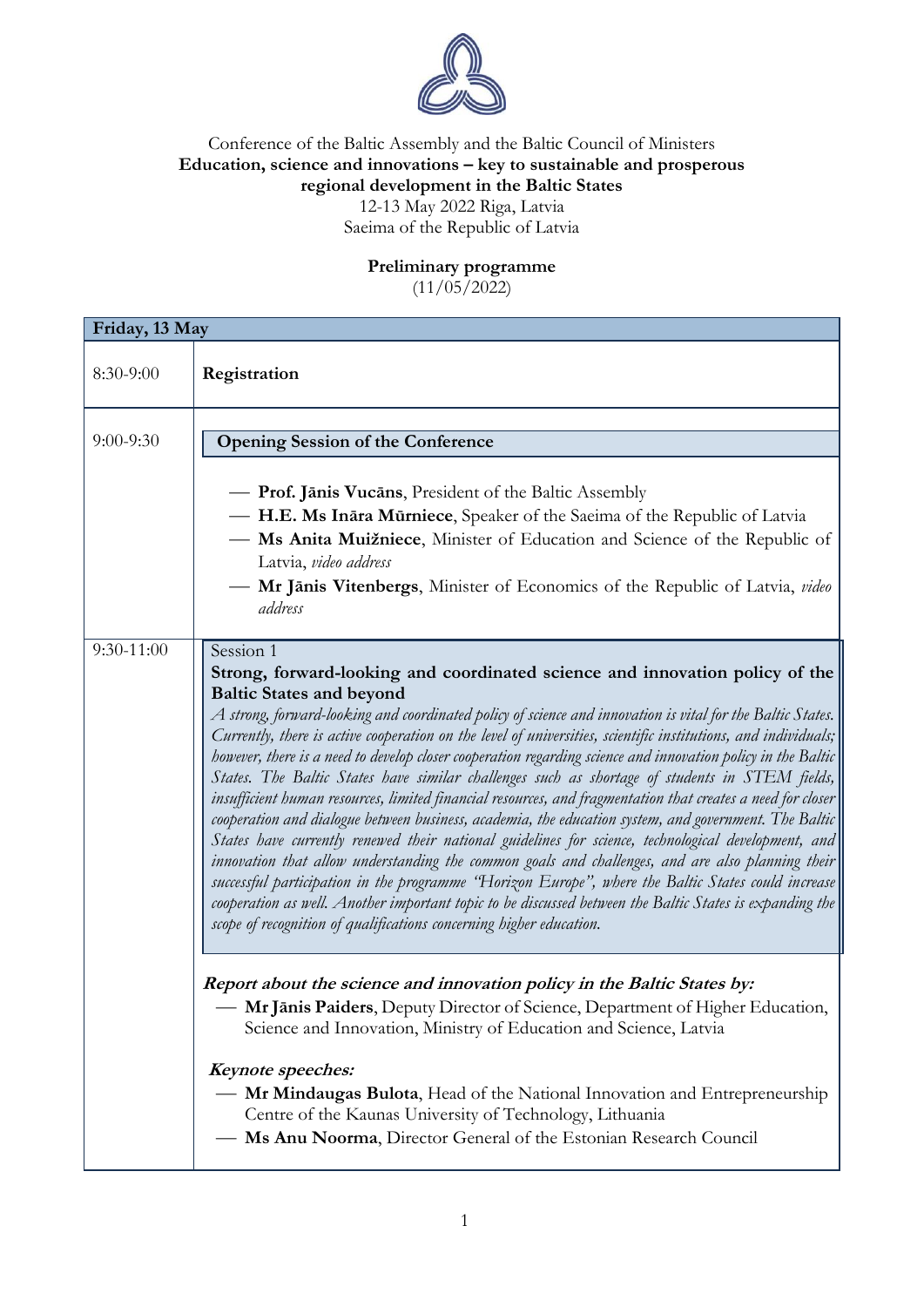|             | Perspectives on expanding the scope of the recognition of higher education<br>qualifications by:                                                                                                                                                                                                                                                                                                                                                                                                                                                                                                                                                                                                                                                                                                                                                                                                                                                                                           |
|-------------|--------------------------------------------------------------------------------------------------------------------------------------------------------------------------------------------------------------------------------------------------------------------------------------------------------------------------------------------------------------------------------------------------------------------------------------------------------------------------------------------------------------------------------------------------------------------------------------------------------------------------------------------------------------------------------------------------------------------------------------------------------------------------------------------------------------------------------------------------------------------------------------------------------------------------------------------------------------------------------------------|
|             | - Prof. Jānis Vucāns, President of the Baltic Assembly<br>- Ms Patricia Creutz, President of the Benelux Parliament                                                                                                                                                                                                                                                                                                                                                                                                                                                                                                                                                                                                                                                                                                                                                                                                                                                                        |
|             |                                                                                                                                                                                                                                                                                                                                                                                                                                                                                                                                                                                                                                                                                                                                                                                                                                                                                                                                                                                            |
|             | <b>Discussions</b>                                                                                                                                                                                                                                                                                                                                                                                                                                                                                                                                                                                                                                                                                                                                                                                                                                                                                                                                                                         |
| 11:30-13:30 | Session 2                                                                                                                                                                                                                                                                                                                                                                                                                                                                                                                                                                                                                                                                                                                                                                                                                                                                                                                                                                                  |
|             | Developing closer cooperation of the Baltic States in space and particle<br>physics: a look back and a way forward<br>The Baltic States all have started their way towards space exploration, and in this context<br>cooperation with the European Space Agency (ESA) is of great importance. The Baltic<br>Space Roundtable has been established in the Baltics, and there is a need to expand this<br>format. This also includes the role of the applications of space data derived from satellites<br>(use of earth observation data, satellite navigation data, big data, etc.)<br>Important for the cooperation regarding particle physics in the Baltic States is the European<br>Organization for Nuclear Research (CERN). Since 2 August 2021, the Baltic States are<br>the associated Member States of CERN. There is ongoing work on a joint technology study<br>programme in all Baltic States as well as discussions about an internship programme for<br>the Baltic students. |
|             | Keynote speeches on cooperation within ESA:                                                                                                                                                                                                                                                                                                                                                                                                                                                                                                                                                                                                                                                                                                                                                                                                                                                                                                                                                |
|             | - Mr Paul Liias, Head of Space, Economic Development Department of the<br>Ministry of Economic Affairs and Communications, Estonia<br>Ms Angelina Bekasova, Director for International Relations and Industry<br>Development, Latvian Space Industry Association; Space and Innovation Policy<br>Senior Expert, Ministry of Economics, Latvia                                                                                                                                                                                                                                                                                                                                                                                                                                                                                                                                                                                                                                              |
|             | Mr Edvinas Grikšas, Head of the Innovation Policy Division of the Innovation<br>and Industry Department, Ministry of Economy and Innovation, Lithuania<br>Dr Jiří Svoboda, Astronomical Institute of the Czech Academy of Sciences                                                                                                                                                                                                                                                                                                                                                                                                                                                                                                                                                                                                                                                                                                                                                         |
|             | Keynote speech on cooperation within CERN:<br>Ms Charlotte Lindberg Warakaulle, Director for International Relations of                                                                                                                                                                                                                                                                                                                                                                                                                                                                                                                                                                                                                                                                                                                                                                                                                                                                    |
|             | <b>CERN</b><br>Mr Edvinas Grikšas, Head of the Innovation Policy Division of the Innovation<br>and Industry Department, Ministry of Economy and Innovation, Lithuania                                                                                                                                                                                                                                                                                                                                                                                                                                                                                                                                                                                                                                                                                                                                                                                                                      |
|             | <b>Discussions</b>                                                                                                                                                                                                                                                                                                                                                                                                                                                                                                                                                                                                                                                                                                                                                                                                                                                                                                                                                                         |
| 14:00-15:30 |                                                                                                                                                                                                                                                                                                                                                                                                                                                                                                                                                                                                                                                                                                                                                                                                                                                                                                                                                                                            |
|             | Session 3<br>Role of education in fostering social resilience in the Baltic States<br>Considering the Russian Federation's invasion of Ukraine and the consequent spread of<br>disinformation and propaganda, social resilience in the Baltic States has become an even more relevant<br>issue than ever before. Education systems have numerous qualities that make them suitable for<br>building individual, community, and systemic resilience. Considering the importance of education and<br>the similar challenges regarding the resilience of the Baltic people, there is a need to discuss a common<br>approach of the Baltic States on how to foster social resilience, trust and solidarity in our society.                                                                                                                                                                                                                                                                      |
|             | Keynote speeches by:<br>Mr Jānis Sārts, Director of the NATO Strategic Communications Centre of<br>Excellence                                                                                                                                                                                                                                                                                                                                                                                                                                                                                                                                                                                                                                                                                                                                                                                                                                                                              |